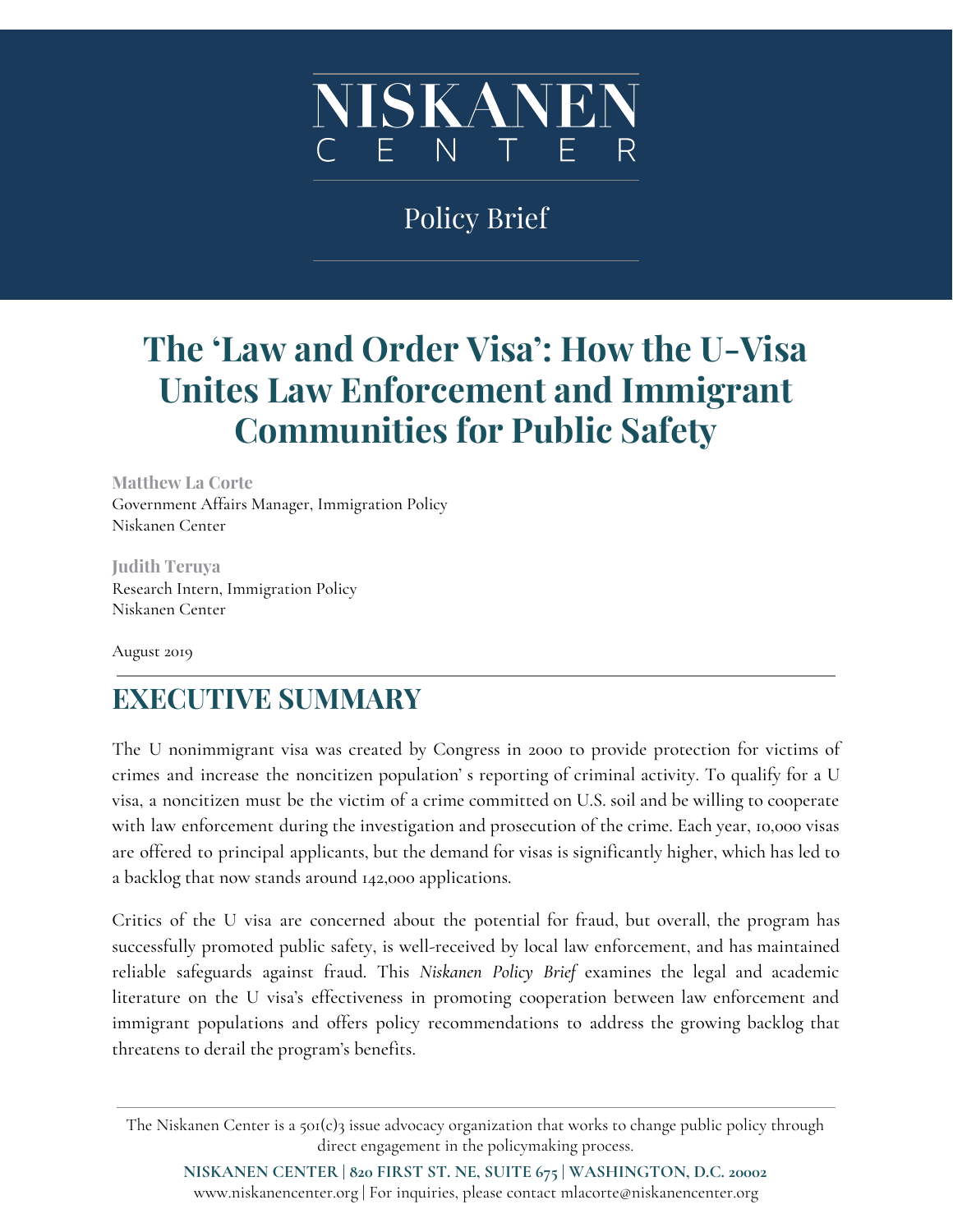### **INTRODUCTION**

For decades, U.S. law enforcement agencies have balanced two different priorities when interacting with the immigrant community: ensuring public safety for everyone and enforcing immigration laws. The promotion of public safety is enhanced with community involvement; however, enforcing immigration laws can often silence the foreign-national population. In order to help resolve this tension, Congress created the U nonimmigrant visa as part of the "Victims of Trafficking and Violence Protection Act" of 2000. U status <sup>1</sup> offers protected immigration status to noncitizens who are victims of crimes. Intended to alleviate fears that reporting a crime will lead to deportation, the U visa allows noncitizens to live and work in the United States for a period of four years, with the opportunity to apply for Lawful Permanent Resident (LPR) status after three years of holding the visa.

Noncitizens must meet several conditions in order to be eligible for U status. The petitioner must be a victim of a crime that occurred on U.S. soil and must have filed a report of that crime with local law enforcement. After filing a police report, a petitioner must complete and submit an I-918 form to U.S. Citizenship and Immigration Services (USCIS). Included in the form is the I-918 Supplement B form that requires a signature from a law enforcement official

certifying that the noncitizen was helpful during the investigation of the crime. The "certificate of helpfulness" is a check in the system to determine if crime reports are fabricated and to ensure U petitioners cooperate with law enforcement. Individuals authorized to sign U petitions include agents of any federal, state, or local law enforcement agency; prosecutors; judges; or representatives of another authority that has responsibility for the investigation or prosecution of criminal activity. 2

While the U visa originally focused on crimes such as domestic abuse, USCIS expanded the list of qualifying offenses to a total of 28, including crimes such as abduction, murder, and felonious assault. <sup>3</sup> The final requirement is for petitioners to demonstrate they have sustained significant mental or physical injury as a result of the crime. 4

When Congress created the U visa classification, it capped the number of visas that could be issued to principal petitioners at 10,000 per fiscal year. However, petitioners may file for derivative U status for spouses, children, parents, and unmarried siblings (U-2, U-3, U-4, and U-5). The number of derivative visas administered each year is uncapped. A 2012 survey by the National Immigrant Women's Advocacy Project found that the average number of children included in U visa petitions was 2.28. 5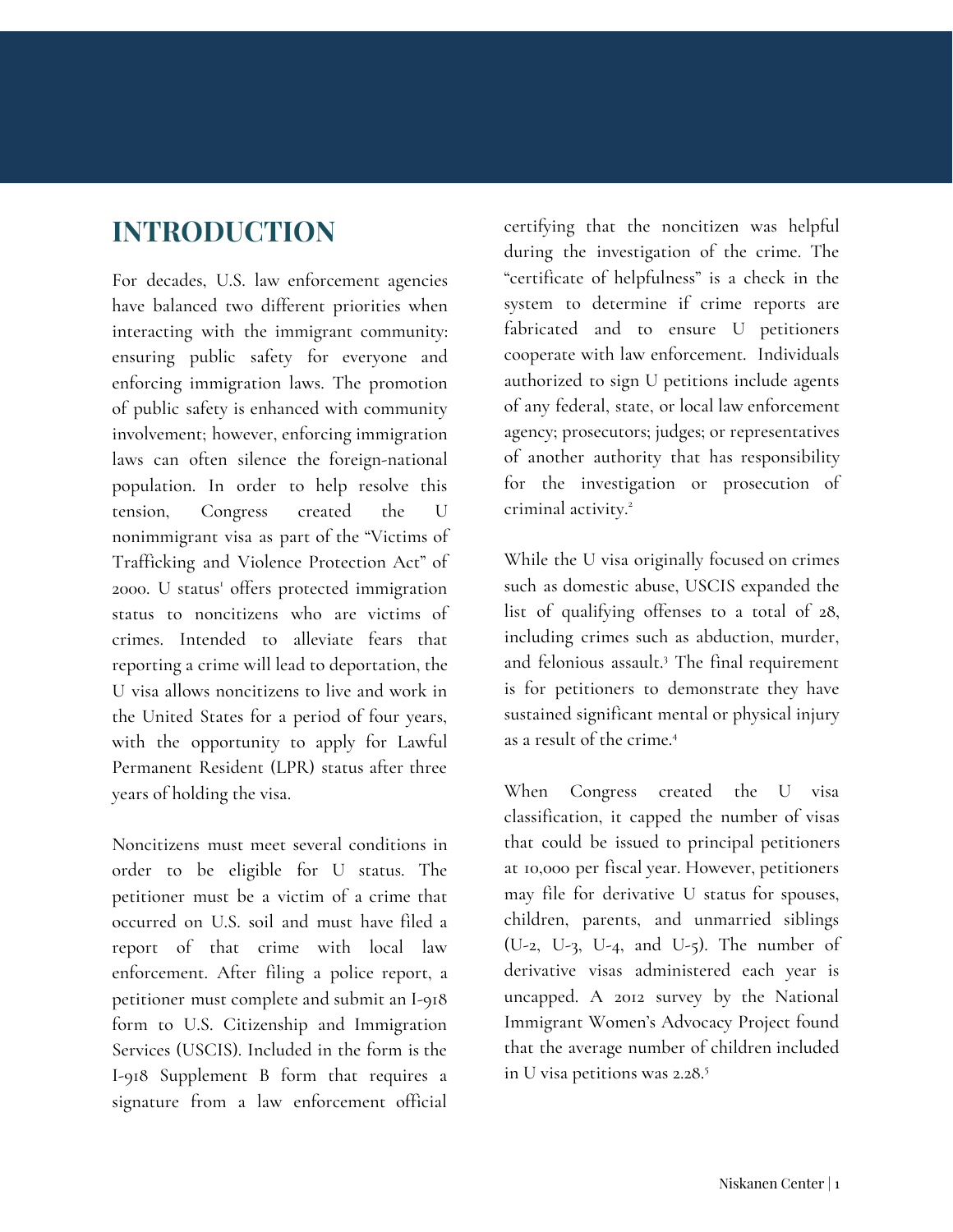Due to a high number of applicants, U visa approvals have consistently reached capacity by the first or second quarter of each fiscal year. The visa cap, coupled with the application requirements, has resulted in an ever-growing waitlist of pending applications that can take up to 15 years to be adjudicated. <sup>6</sup> Eligible petitioners who submit an application after the cap has been reached are placed on the waitlist and receive a "deferred-action" status that allows them to apply for a work permit while they wait for U approval. <sup>7</sup> However, the time individuals spend on deferred status does not count towards the necessary three years of residency to be green-card eligible.

Data from the first two quarters of fiscal year 2019 shows that USCIS has approved a total of 7, 053 principal visas out of the 14,878 visas received since October of 2018. The approved visas were accepted from both those received during the current fiscal year as well as from the backlog. After the first two quarters, the waitlist had grown by more than 3,000 applications.

Table 1 breaks down visa petitions by principal and family member based on available USCIS data for FY 2019.

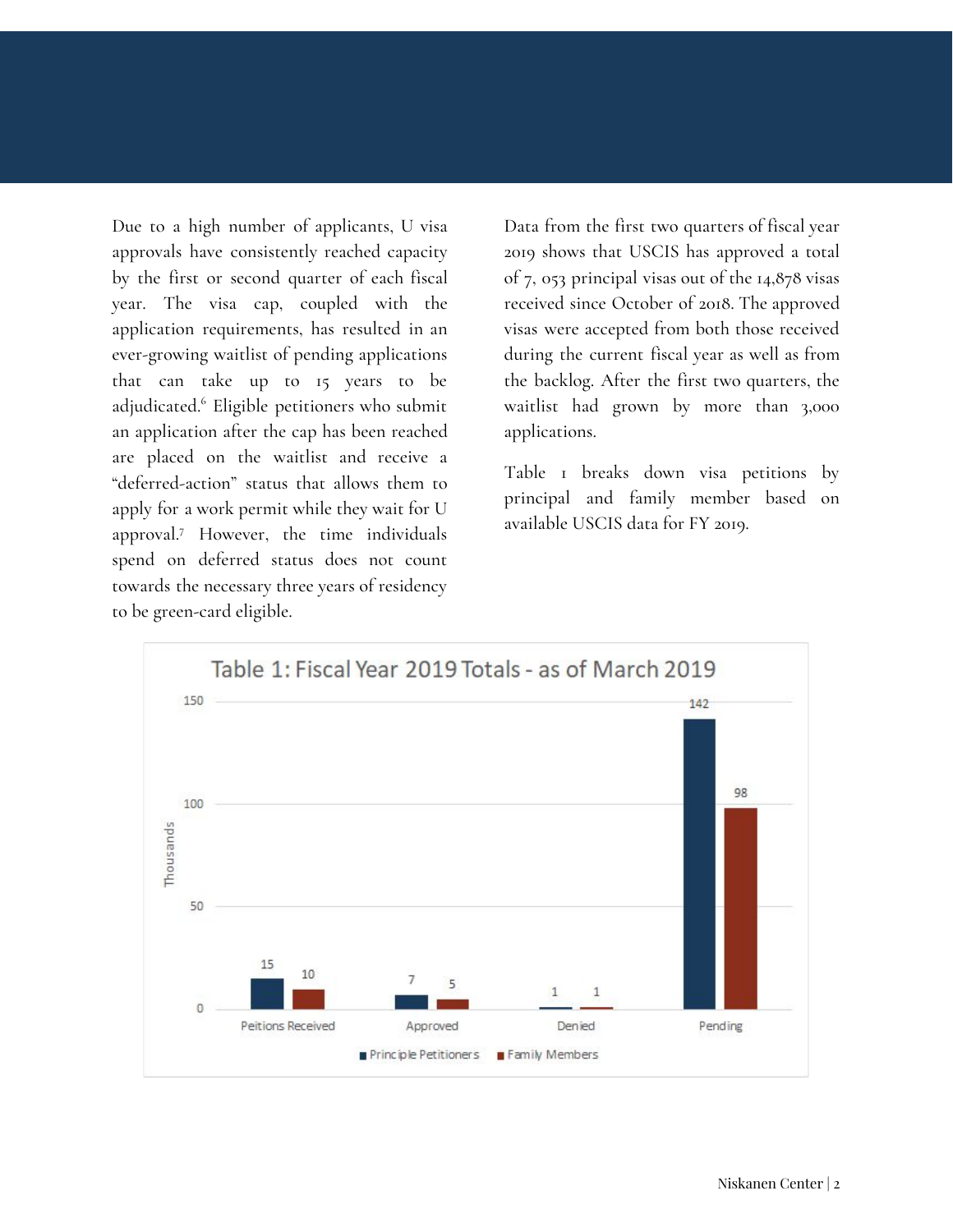As the backlog grows, the number of applicants has decreased. USCIS data fiscal years 2014-2018 shows that during this five-year period, there was a 13 percent decrease in the number of new U visa petitioners (including principal and family petitioners). <sup>8</sup> From FY 2014 to FY 2015, the number of applications pending grew by over

30,000. A similar spike was observed between FY 2017 and FY 2018. Table 2 shows an inverse relationship between the number of completed applications and the increased backlog. As the wait time for pending applications grows, fewer U petitions are being completed.



Under the current administration, USCIS has been granted the power to summon noncitizens to court immediately upon denial of their visa application to begin deportation proceedings. <sup>9</sup> Previously, immigration officers would send a notice of error or request for evidence to the petitioner as an indication of a potential denial. This allowed visa applicants to obtain necessary third-party signatures or additional information before receiving an application decision.

Immigration lawyers are concerned the court appearance requirement and increased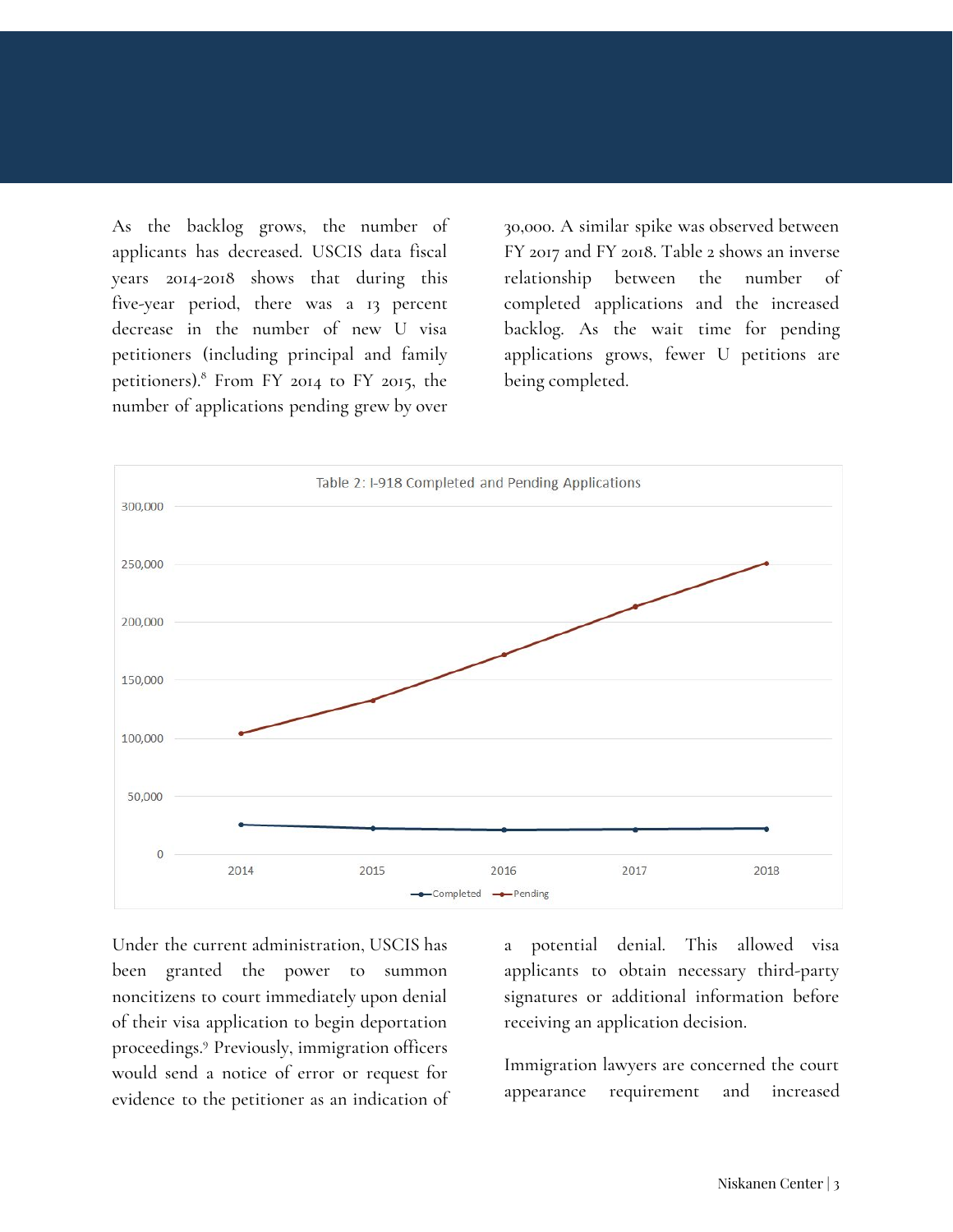backlog are deterring applicants from pursuing U status. <sup>10</sup> A May 2019 survey of immigration advocates found that three out of four reported that their clients expressed concern about going to court because they feared retaliation from their abuser/offender as well as deportation by immigration enforcement. <sup>11</sup> Additionally, 52 percent of advocates reported working with clients who withdrew their civil or criminal case and failed to complete the U application.<sup>12</sup> If these fears continue to grow, we can expect to see a further decrease in the number of individuals willing to come forward and report crime, inhibiting law enforcement's ability to promote public safety.

### **APPLICATION BACKLOG**

One primary factor aggravating processing delays is the application backlog. On average, U petitioners wait about two years just to receive a deferred-action notice and be placed on the official visa waitlist. Anecdotal evidence indicates the prewaitlist waiting time is growing. In January of 2018, USCIS announced it was still processing applications that had been filed in late  $2014 - a$  waiting period of more than 3 years. <sup>13</sup> During this prewaitlist limbo, there are no guaranteed protections for petitioners. Absent a deferred-action notice, the petitioner is still susceptible to deportation proceedings and not eligible for work authorization. This period of limbo contributes to immigrants'

unwillingness to apply for a U visa regardless of their eligibility. <sup>14</sup> Noncitizens appear to be less likely to risk deportation by applying for U status when they know it will be years before their application is adjudicated.

A second factor is the required certification that petitioners must obtain from law enforcement. Prior to USCIS reviewing an application, petitioners have to obtain a signature on the I-918B form by a certifying agency. However, there are no requirements on certifying agencies to ensure when or how they respond to petitioners' requests. Individual police departments are able to determine their policies for U petitions, which creates an ambiguous process noncitizens have to navigate on a case-by-case basis. Some agencies, such as the Kansas City Police Department, will not sign a U certification if it has been more than five years since the crime was reported. Other police departments reported arbitrary reasons for denials, such as "the crime happened too long ago" or "the victim never testified in court despite helpfulness during the investigation." 15

A 2013 study by the University of North Carolina School of Law examined over 4,000 certification denials across 772 legal service providers in 49 states. This study attributed about 30 percent of denials to "overzealous scrutiny" by individual officers. <sup>16</sup> While individual authorizing agents can act as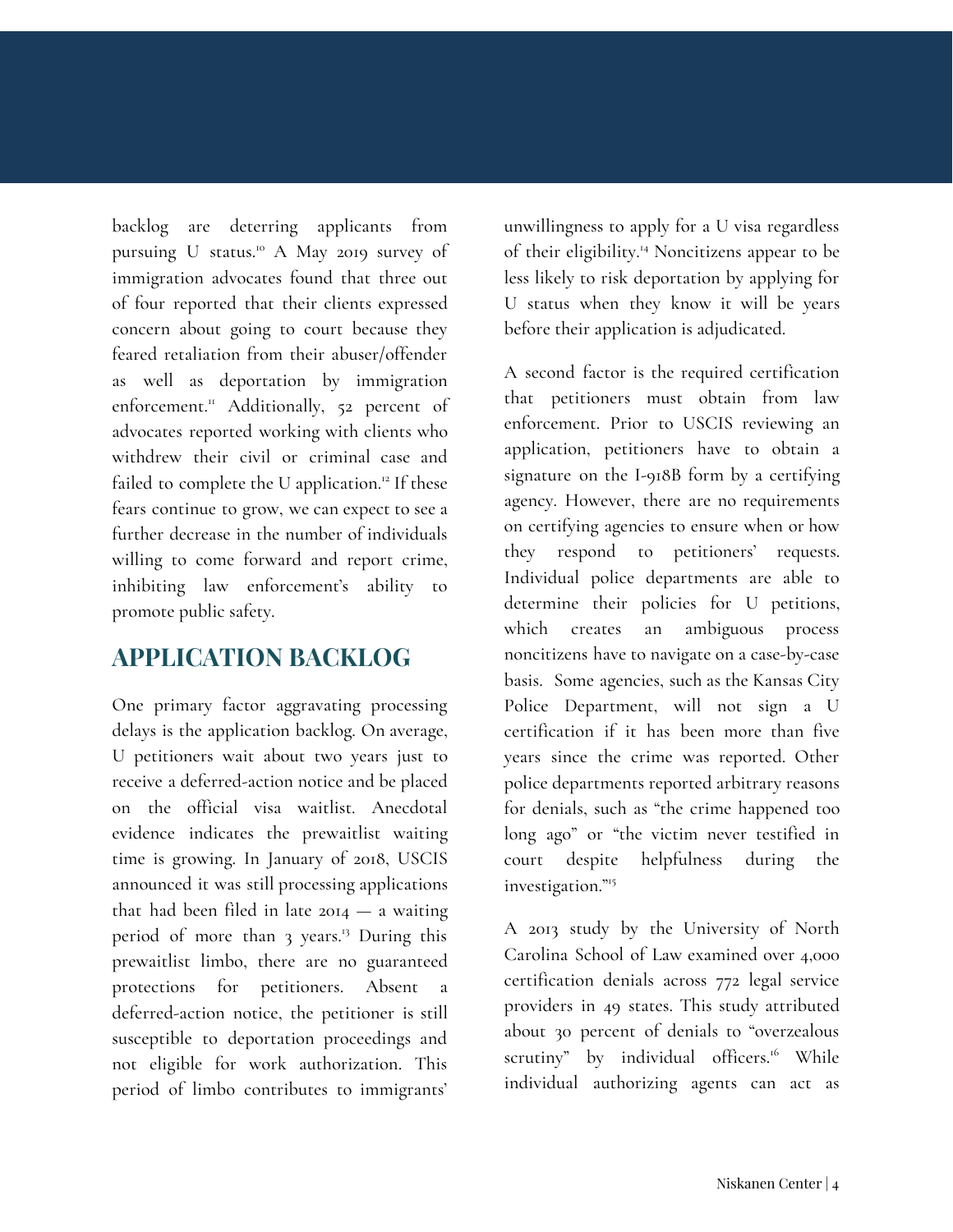additional fraud checks on victims' claims, the lack of uniform guidelines for certification leaves petitioners at the mercy of arbitrary guidelines established by local agents.

### **BENEFITS TO LAW ENFORCEMENT**

Several scholars have seen a decline among Latino immigrant populations in reporting of specific crimes, including domestic abuse. Houston, one of the fastest-growing immigrant communities in the country, saw a 42 percent decrease in the reporting of rape among Hispanic communities and a 13 percent decrease in reporting of violent crimes over one year. <sup>17</sup> Conversely, the rate of reporting for non-Hispanic communities *increased* for both crimes during the same period. In Denver, overall crime reports from Latinos fell 12 percent during the first three months of 2017, while crime reporting from non-Latinos increased by 3.6 percent. 18

A 2018 Human Rights Watch study, which was based on interviews with victims, law enforcement, and legal service providers around the country, found that law enforcement rely on the U visa as a tool that strengthens community relationships and promotes public safety. <sup>19</sup> When vulnerable communities feel safer reporting, police departments develop a better understanding of criminal activity occurring within their jurisdictions. The more information that is

shared, the more comprehensive a strategy law enforcement can create to effectively target perpetrators. This boost of public trust allows community-oriented policing to increase cooperation and problem-solving among communities where trust is historically very low. <sup>20</sup> Additionally, law enforcement noted that the U visa program is also helpful for ensuring victims are able to remain in the country in order to testify against perpetrators. Prosecutors from Alameda County, California, and Boulder, Colorado, were able to successfully convict labor traffickers based on the testimony of their victims. 21

In conjunction with the ACLU, the National Immigrant Women's Advocacy Project conducted interviews with more than 200 law enforcement officers across 23 states. It found that law enforcement reported it was more difficult to investigate domestic abuse, human trafficking, and sexual assault after immigrant cooperation with law enforcement decreased. The study also found that 71 percent of surveyed officers reported lack of trust and cooperation from immigrant victims as having an adverse impact on officers.<sup>22</sup>

In addition to the benefit of promoting public safety, police detectives reported that the U visa has been beneficial in lowering recidivism rates, especially for crimes like domestic abuse. Domestic abuse victims are, on average, likely to return to their abusive partners at least five times before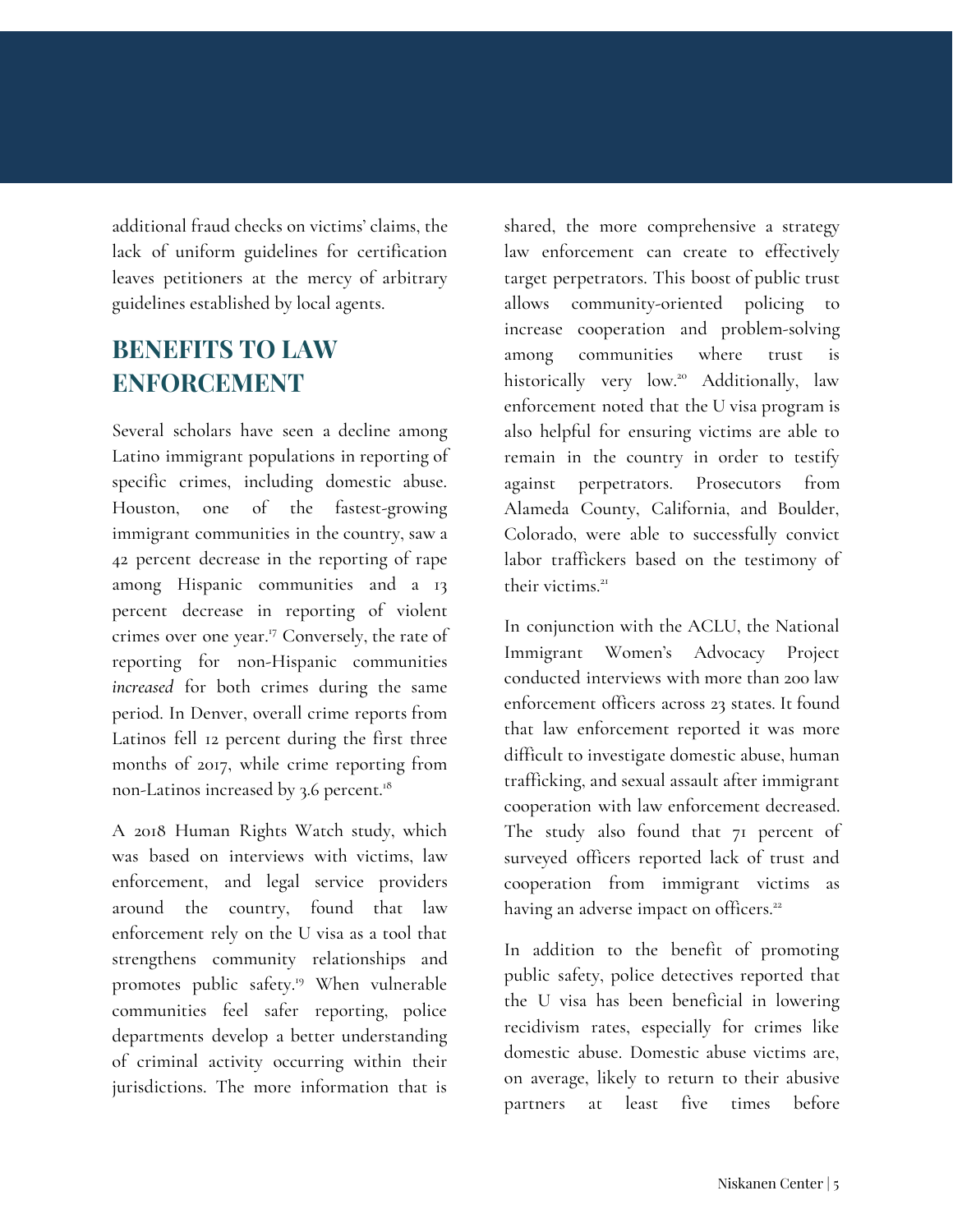permanently leaving. 23 If each return is followed by a call to police, officers can spend many hours and resources on the same case, which decreases their availability to assist other crime victims. <sup>24</sup> The U visa provides victims of domestic abuse access to important legal protections and resources, thereby decreasing the number of calls to law enforcement and the agency resources spent on one prolonged case.

#### **POTENTIAL FOR FRAUD**

Critics of the U visa argue the system is too lenient and allows individuals to commit fraud by alleging a crime occurred on U.S. soil as a means to obtain a green card. The wording of the eligibility requirements allows law enforcement to certify a noncitizen who "is likely to be helpful," as opposed to just those who have been helpful.

The number of fraudulent U visa applications is so small, the Department of Homeland Security does not publish data on U visa fraud. Anti-fraud measures are embedded in the U process to ensure legitimate claims are adjudicated appropriately.

In 2017, the Department of Justice successfully prosecuted an Indiana immigration lawyer who pleaded guilty to defrauding USCIS and over 250 clients by filing fraudulent visa applications.<sup>25</sup> Joel Paul submitted the applications, including U visa applications, on behalf of his clients without their knowledge. In 2016, a similar fraud case

was prosecuted where several individuals and their immigration lawyer were convicted of attempting to commit both U visa fraud and marriage fraud. 26

While fraud is always possible within the immigration system, the wait time for petition approval makes U visas an unlikely pathway for immigration fraud. Growing application backlogs make it very improbable that an immigrant who reports a crime will receive protected status before several years have lapsed. Individuals who conspire to commit visa fraud are frequently seeking immediate solutions to threats of deportation, making the slow-moving nature of the U visa approval system an unlikely pathway.

The previous cases of immigration fraud included the involvement of immigration lawyers acting, in the instance of Joel Paul, without his clients' permission. The process for applying to a U visa has embedded checks in the system, such as the certification of helpfulness, so that attorneys who falsify applications are easier to identify and prosecute.

Individual noncitizens who petition with a fabricated crime must be able to convince law enforcement their report is true. The authorizing officials act as a first check in the system to determine the veracity of a crime report. As the North Carolina study demonstrated, authorizing officials are more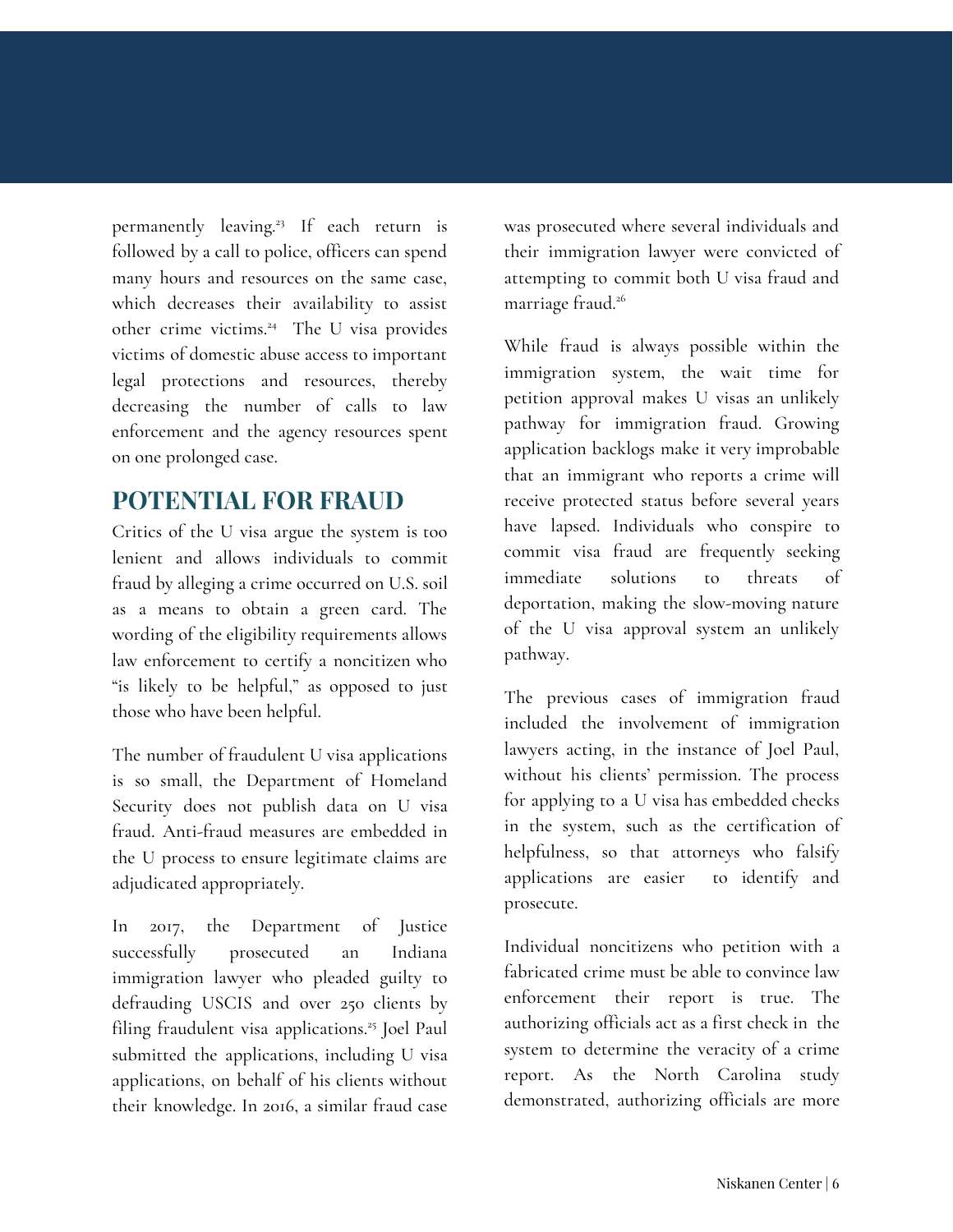likely to deny U petitioners — because they over-scrutinize the requirements on victims or hold arbitrary department policies on visa approvals — than to issue carte blanche determinations.

## **POLICY RECOMMENDATIONS**

#### **1. Require official review of the U visa program**

The recent moratorium on certifying visa applications implemented by the head of the Wage and Hour Division (WHD) at the Department of Labor (DOL), demonstrates the need for an official review of the U visa program. 27 In June, the current WHD administrator, Cheryl Stanton, placed a moratorium on the approval of U visa petitions that had been approved by regional authorities and other DOL lawyers. Seven weeks later, the moratorium was lifted and replaced with new guidelines that prevent DOL investigators from certifying T or U visa applications without an existing investigation conducted by an outside agency.

This decision bucks the precedent of WHD being an independent certifier of U and T visa applications and one of the most expedient federal investigators into wage and labor exploitation. <sup>28</sup> Previously, WHD certifications would take anywhere from a few weeks to a few months, one of the

shortest processing times of any certifying agency. The WHD policy change will only add to the existing backlog and processing times, further disincentivizing eligible individuals from applying.

Because the visa program relies upon those who interact with crime victims first, the available data on the U petition process is scattered and heavily reliant upon anecdotes from legal service providers. Congress should conduct a review on the U visa program in order to establish how the visa is being administered by federal and state agencies and to understand areas of inefficiency.

### **2. Institute educational requirements for law enforcement**

While federal guidelines define what a certifying agency is, there is no standardized educational program law enforcement must undergo to understand what the certification process is meant to accomplish.<sup>29</sup> Apart from the Department of Homeland Security resource materials explaining the I-918 forms, there is no central information hub for authorizing agencies to access for training or education about the U visa.

Instead, the visa program relies upon officers to exercise personal discretion in certifying U petitions. Legal scholars have noted that without uniform educational requirements, U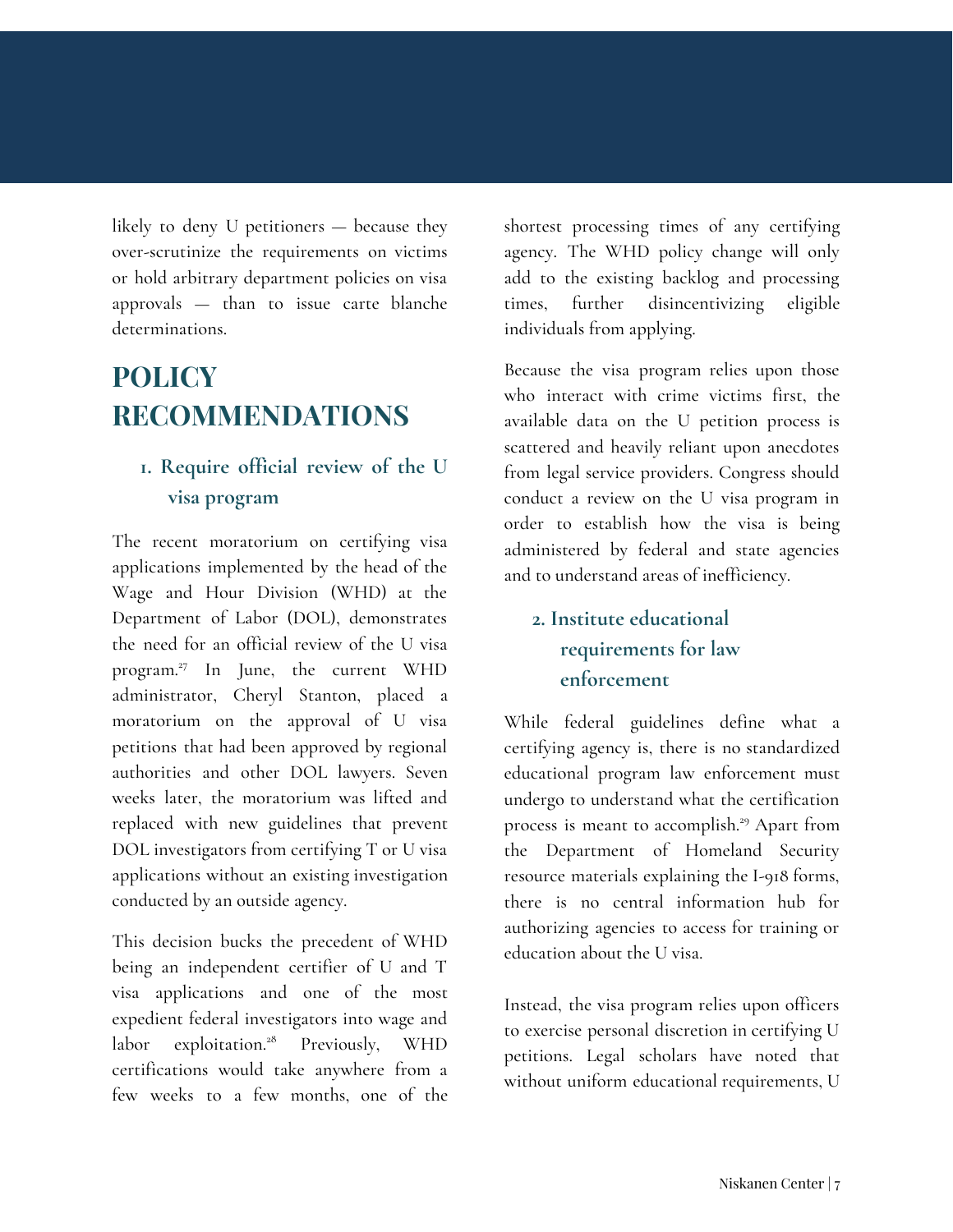visa applications become a matter of geographical roulette. <sup>30</sup> Absent a centralized agency that is responsible for educating local law officers on the federal requirements, there is no way to prevent hawkish law enforcement from holding petitioners to requirements not mandated by federal law.<sup>31</sup>

#### **3. Raise the cap on U visas**

Given the number of individuals with valid U visa petitions that are stuck in the years-long backlog, Congress could relieve some of the systemwide strain by raising the annual U visa cap. Over the years, there have been several congressional attempts to raise the U visa cap. The "Gang of 8's" immigration reform proposal of 2013 sought to expand the U visa program to an annual cap of 18,000 and in 2017, Rep. Julia Brownley (D-CA) proposed legislation to raise the cap to 40,000 visas per year.

An alternative statutory reform legal scholars recommend is offering immediate deferred-action status to individuals who have U applications pending. While this would not alleviate the backlog, it would allow individuals access to protections while awaiting visa approval. This ensures victims' continued cooperation with law enforcement throughout the prosecution process. Numerous immigration lawyers are noting a hesitancy from their clients over applying for U status because of the vulnerable position it places them in while they wait for their spot in the backlog queue. When an immigrant mother is concerned about deportation and separation from her American-born child, that woman is unlikely to report a crime committed against her. Raising the U visa cap would demonstrate a commitment by Congress to promote public safety by encouraging immigrant victims to access the legal system.

### **CONCLUSION**

A visa intended to promote public safety cannot work when the system is overwhelmed with backlogged applications. The U visa has proven to be a useful tool to assist law enforcement in the investigation and prosecution of crimes. However, severe backlogs and administrative individualism threaten the viability of the U visa as the backlog continues to grow.

The priority of promoting law and order is being undermined by the neglect of valuable tools. Congress should seriously consider how to effectively utilize the U visa program to increase cooperation between law enforcement and vulnerable communities.